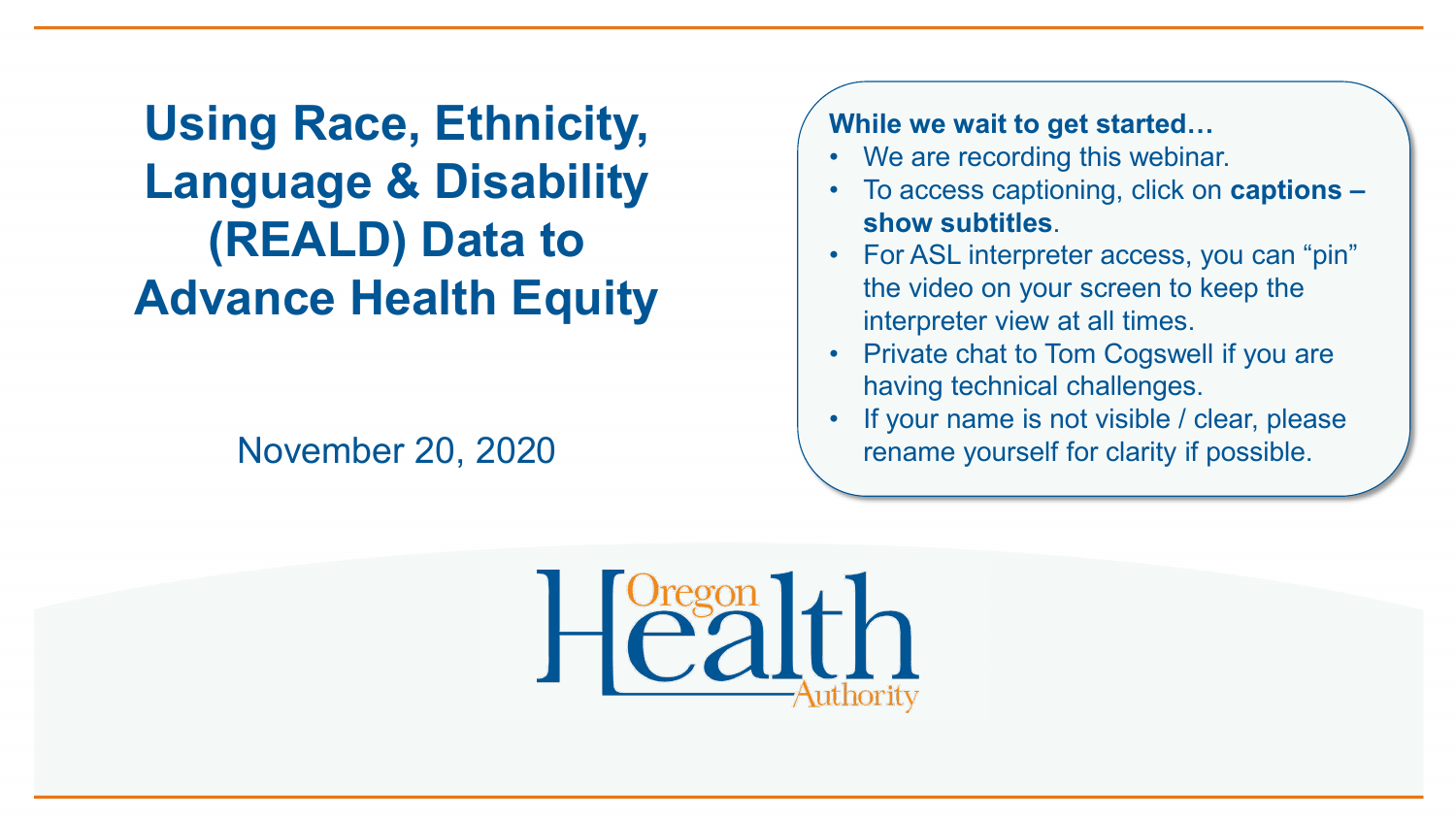#### **Welcome and structure for today**

- Introductions
	- Tom Cogswell, OHA Transformation Center: [THOMAS.COGSWELL@dhsoha.state.or.us](mailto:THOMAS.COGSWELL@dhsoha.state.or.us)
	- Marjorie McGee, Ph.D., OHA Equity and Inclusion Division: [MARJORIE.G.MCGEE@dhsoha.state.or.us](mailto:MARJORIE.G.MCGEE@dhsoha.state.or.us)
- Structure: Brief Q & A after each section (use Chatbox)

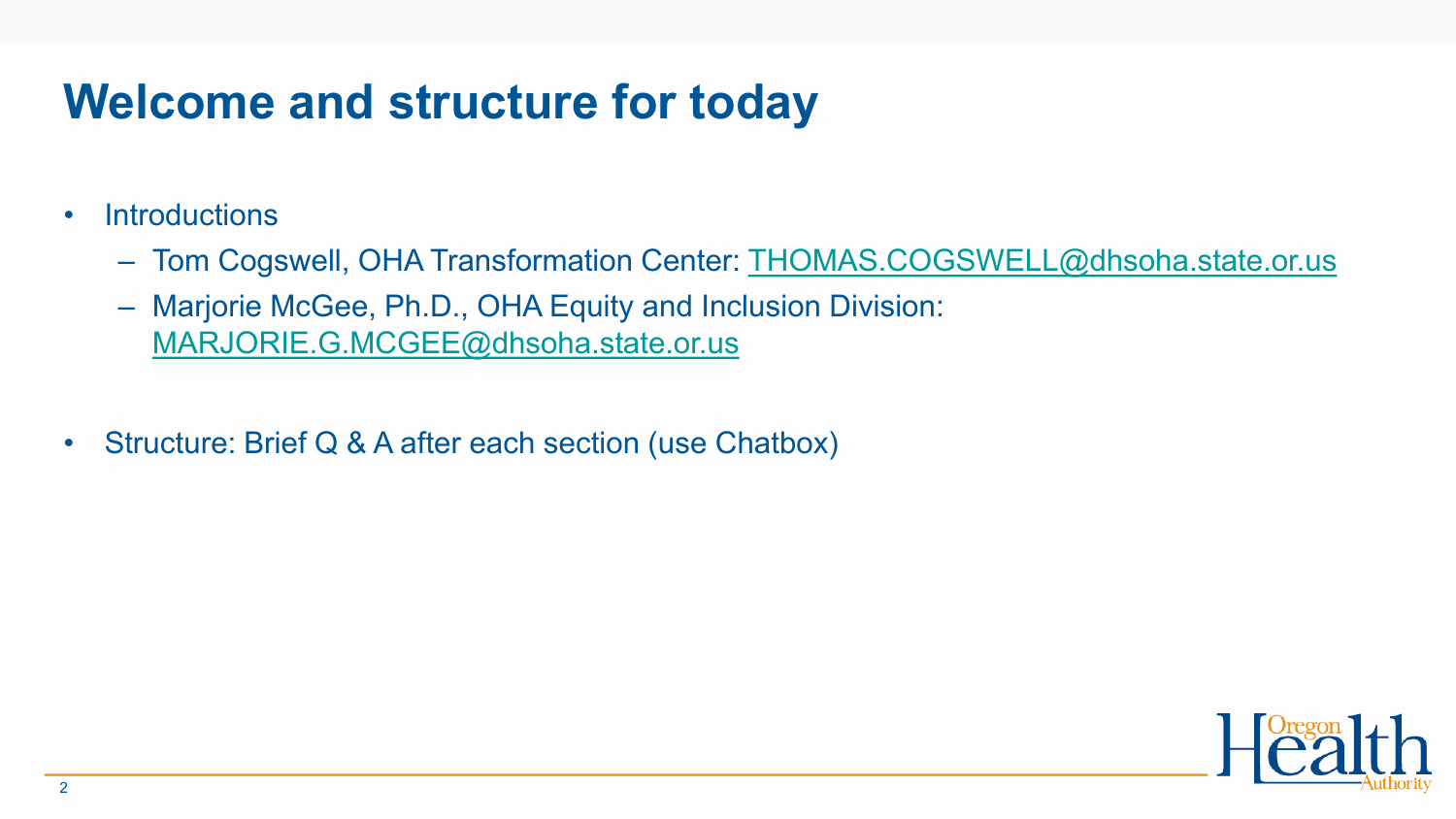### **REALD Learning (webinar) Series:**

•  $10/9/2020$ : REALD  $101$  – Introduction – What and Why\* • 10/14/2020: Implementing New REALD Data Collection for Providers\* • 10/16/2020: How to ask the questions\* • 11/10/2020: Implementing REALD for Providers: Updates and FAQs • **11/20/2020 (today): Using REALD Data to Advance Health Equity** • TBD – December: Cleaning the REALD data

\*Webinar registration, materials/recordings: <https://www.oregon.gov/oha/OEI/Pages/REALD.aspx>

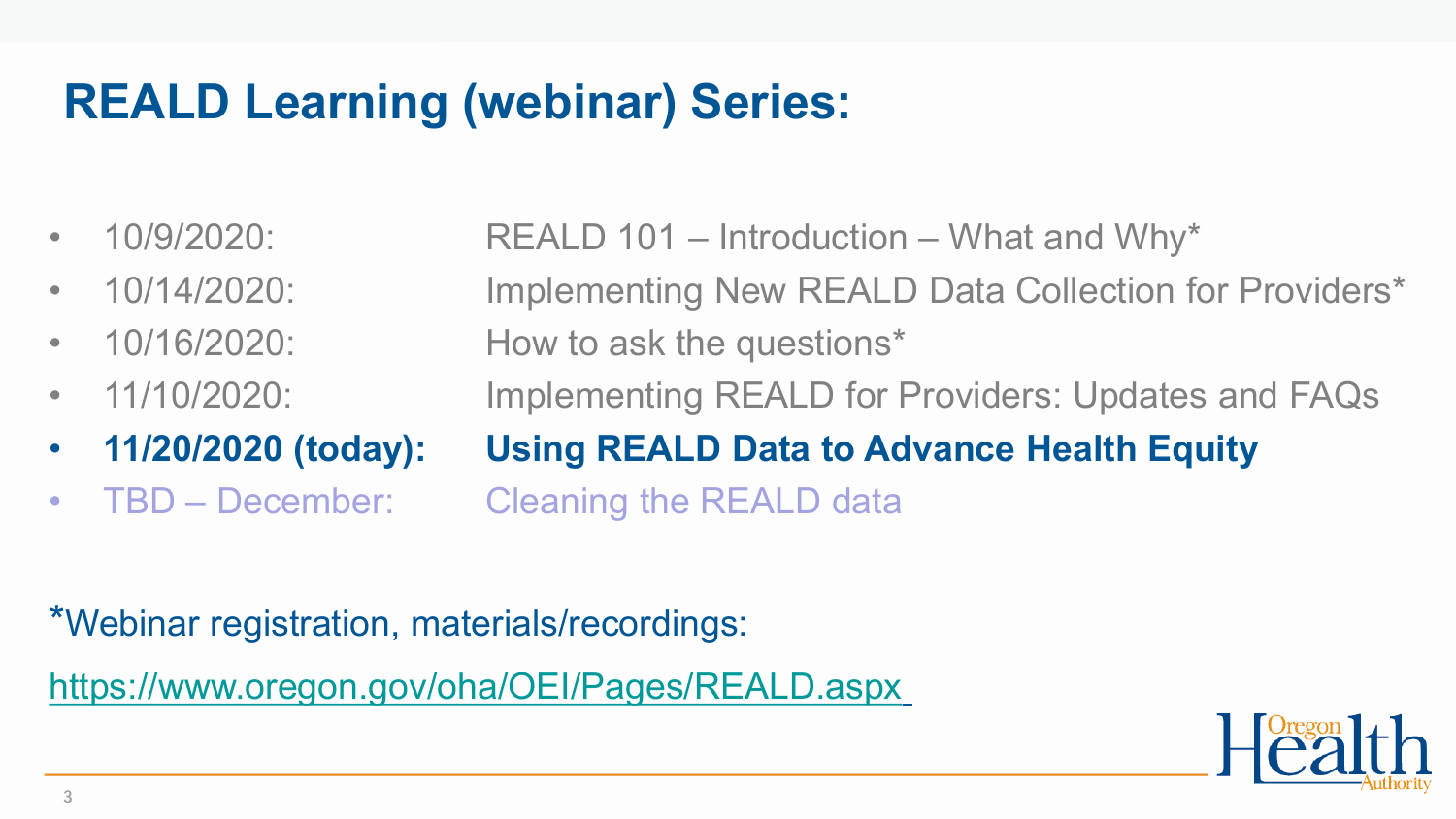#### **Learning objectives and caveats**

#### **Learning objective**

• Understand the utility of the REALD data elements to identify and address **inequities** 

Next webinar will go into details on how to set up the data to do these analyses.

#### **Caveats**

- Data examples are from the 2014-18 ACS PUMS data unless otherwise specified.
	- The data is relatively "clean." (The ACS did their own imputations for missingness, etc.)
	- Many of the disaggregated race/ethnicity categories in REALD were imputed.
	- The "outcome" variables selected were based on role of SDOH in health outcomes – including COVID.

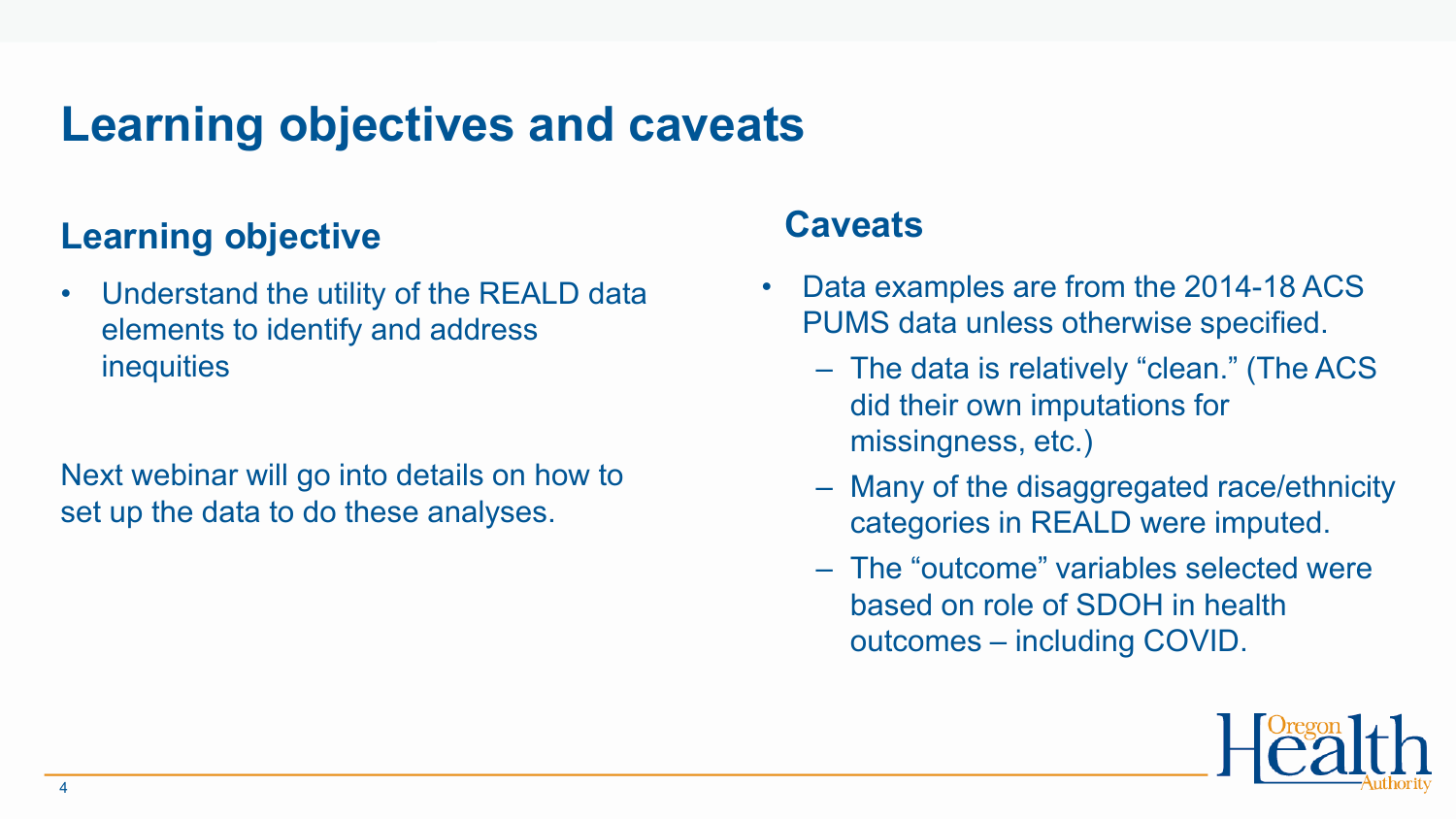#### **How to make REALD work for you…**

#### • At a **demographic (community) level**:

- Identify inequities (between/within/intersectionally)
- Address inequities through community action, policy and legislative efforts
- Make the case for additional resources and funds needed to effectively address inequities
- Determine who are being served or surveyed
- Ensure effective interpreter (spoken) and translation (written) services
- Develop culturally specific and accessible programs, services and materials (such as health education materials and survey tools)
- Determine if certain groups of people are underserved

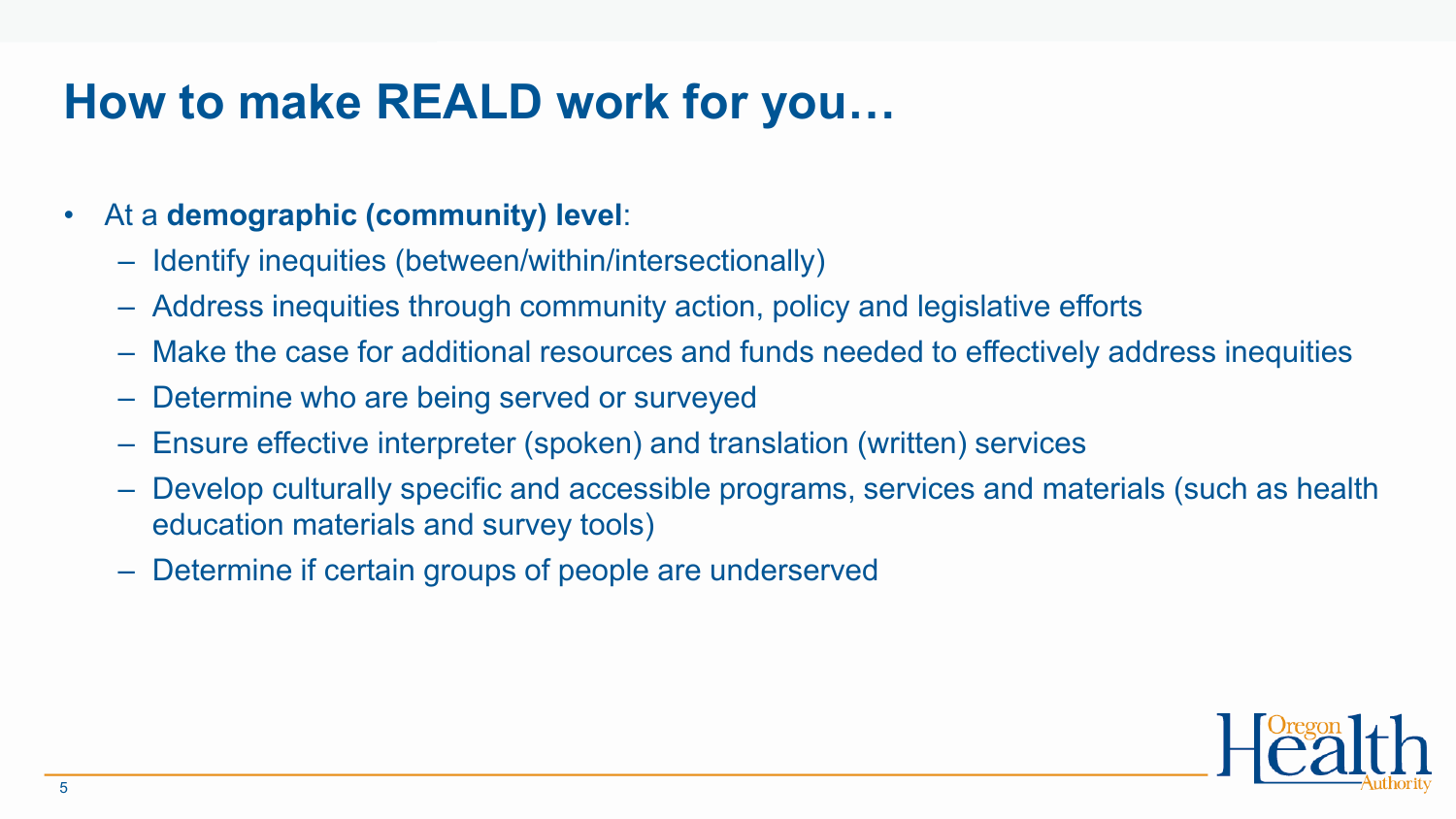#### **Starting with the question…**

- What do you want to know?
	- Do you have what you need to answer the question?
	- Is the data good enough to answer the question?
- For today:
	- Want to show different ways of examining the same variables
	- Will show when a deeper dive could be helpful

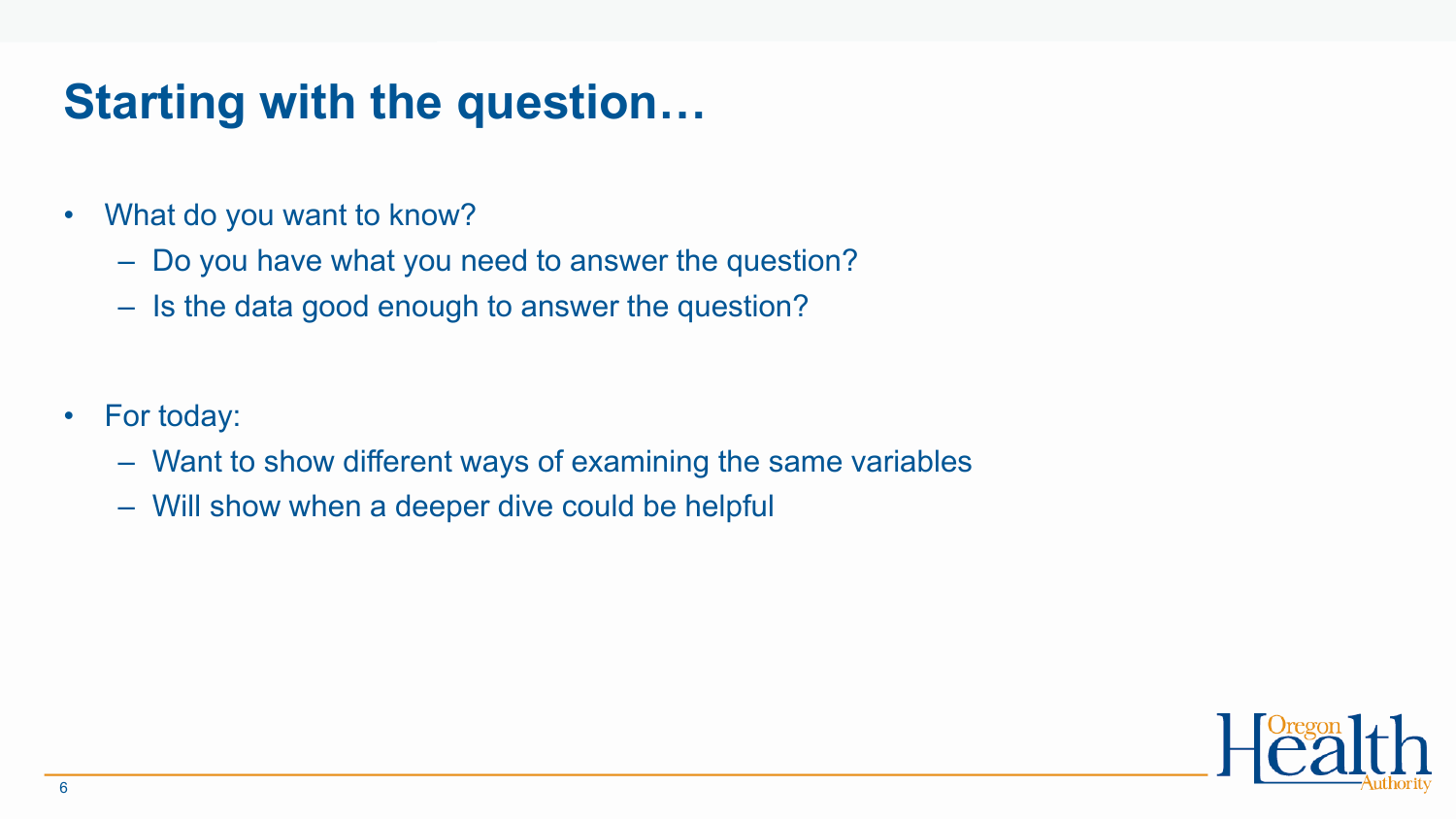## **Question: Emerging populations**

- What do you want to know?
	- Which "emerging" populations were masked by original REALD categories?
- Do you have what you need to answer the question?
	- Race/Ethnicity variables: Reopen HomeLangS, SpokLang, WritLang (ACS & ONE/OHP)
	- REALD template items:
		- Q1 How do you identify your race, ethnicity, tribal affiliation, country of origin, or ancestry?
		- Q4a (primary language), 4b (preferred spoken), 4c (preferred written)
- Is the data good enough to answer the question?

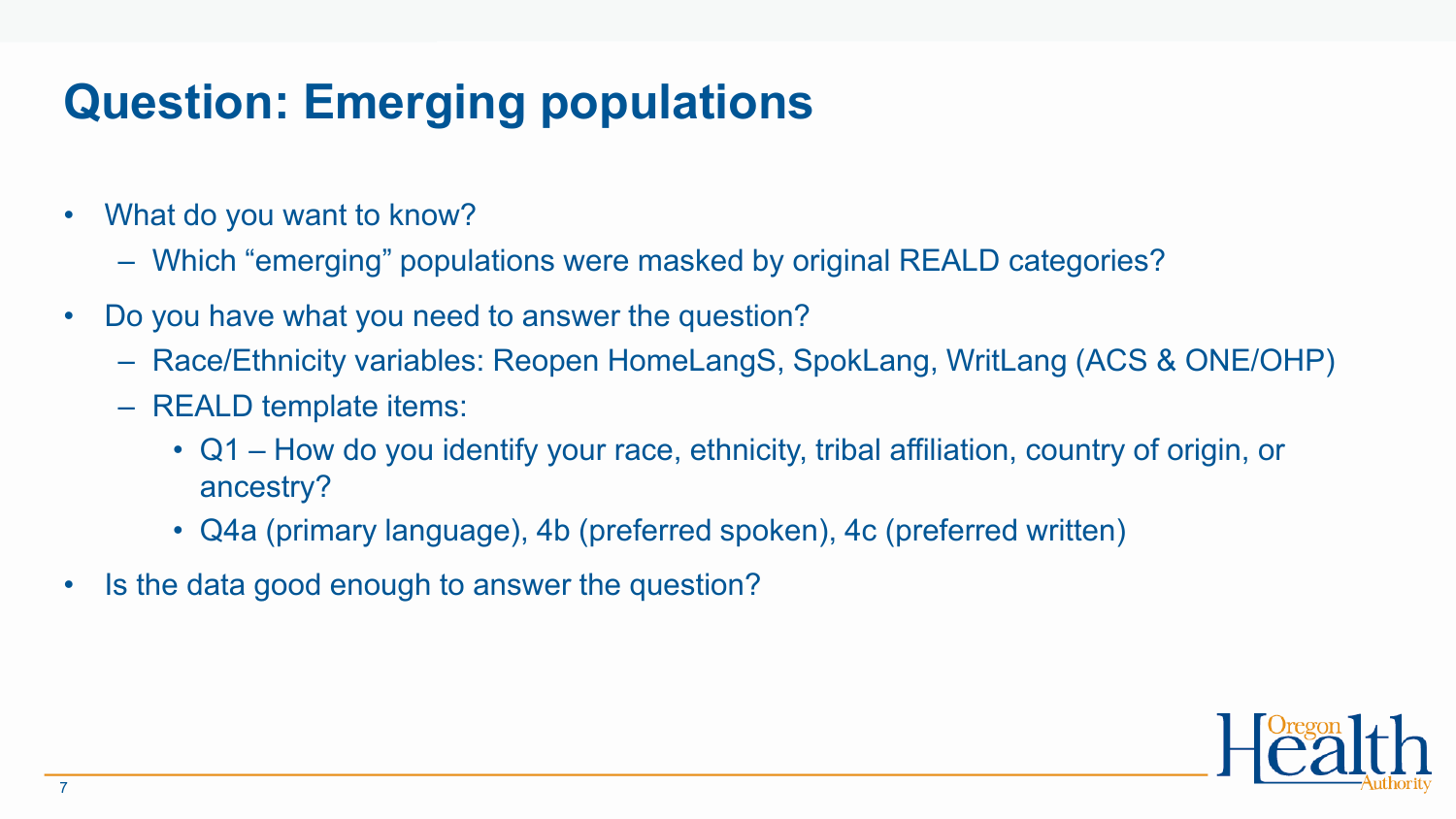### **Emerging populations**



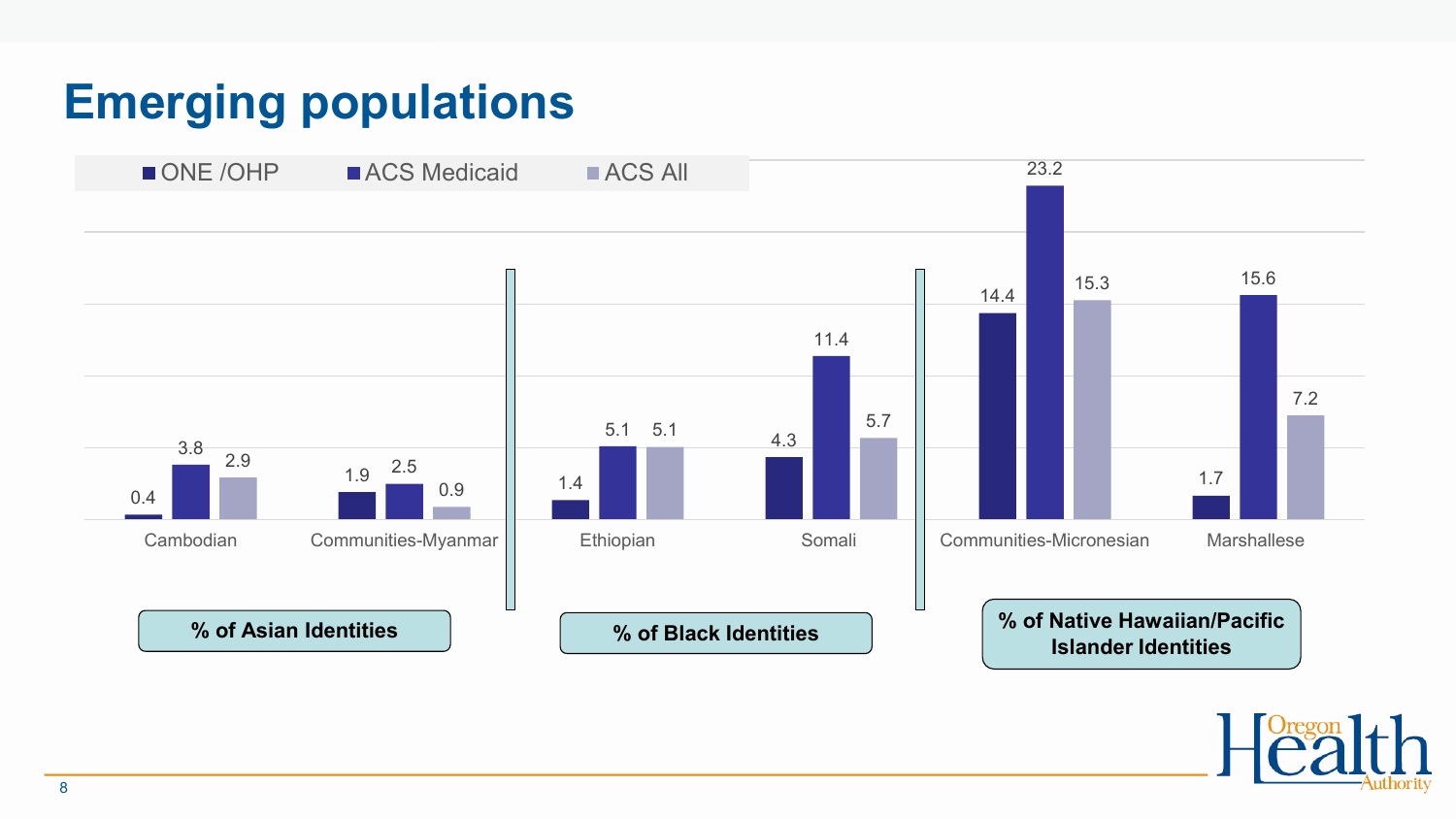#### **Question: Poverty and race/ethnicity**

- What do you want to know?
	- Which groups are most likely to be under 139% of federal poverty levels (FPL)?
	- Who are masked when using aggregated identities?
- Do you have what you need to answer the question?
	- Race/ethnicity variables: Recat (note using identities and not primary race) (ACS)
	- REALD template item Q2 Disaggregated race/ethnicity categories
- Is the data good enough to answer the question?

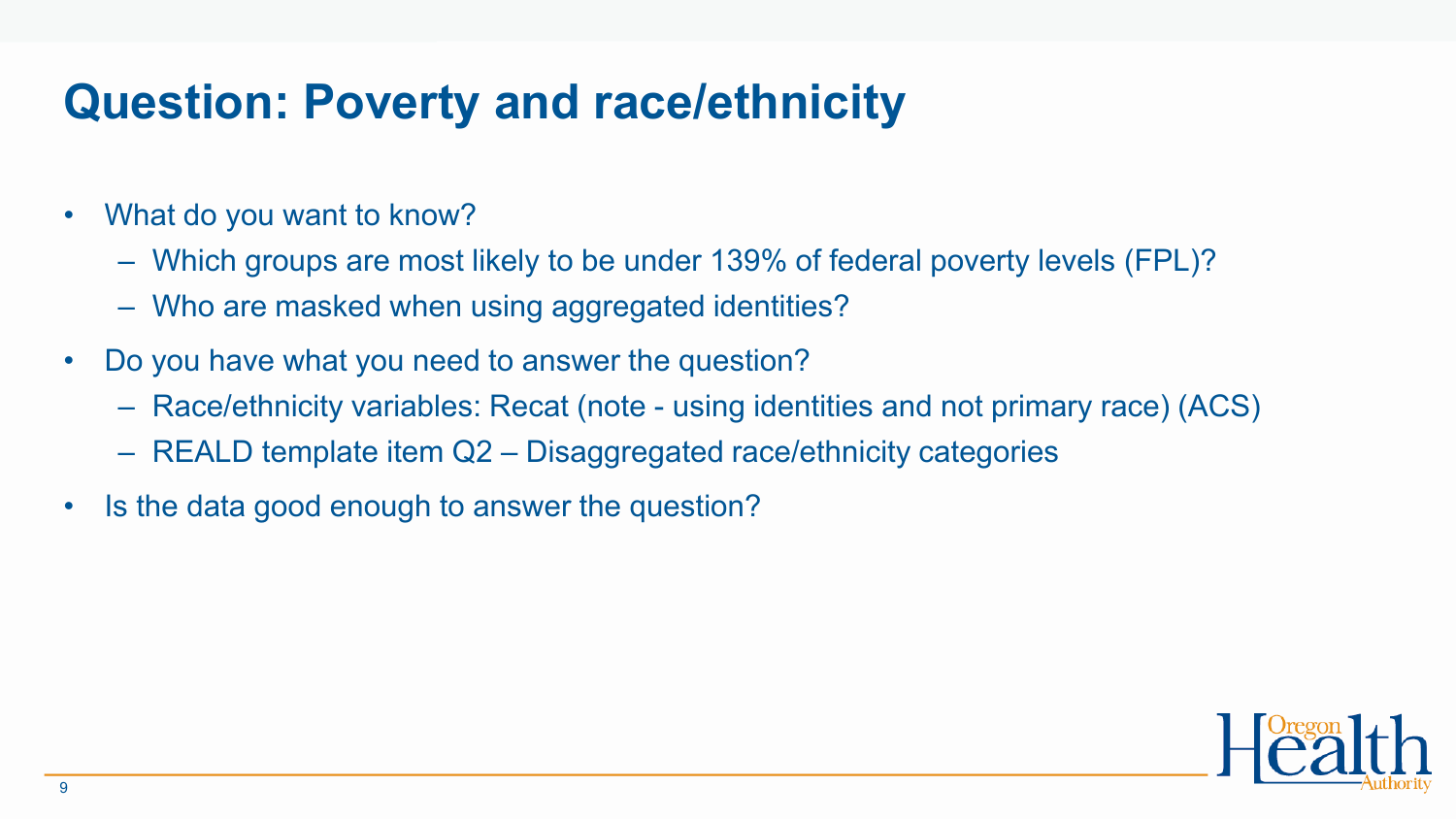### **Poverty by aggregate identities**







(Enter) DEPARTMENT (ALL CAPS) (Enter) Division or Office (Mixed Case)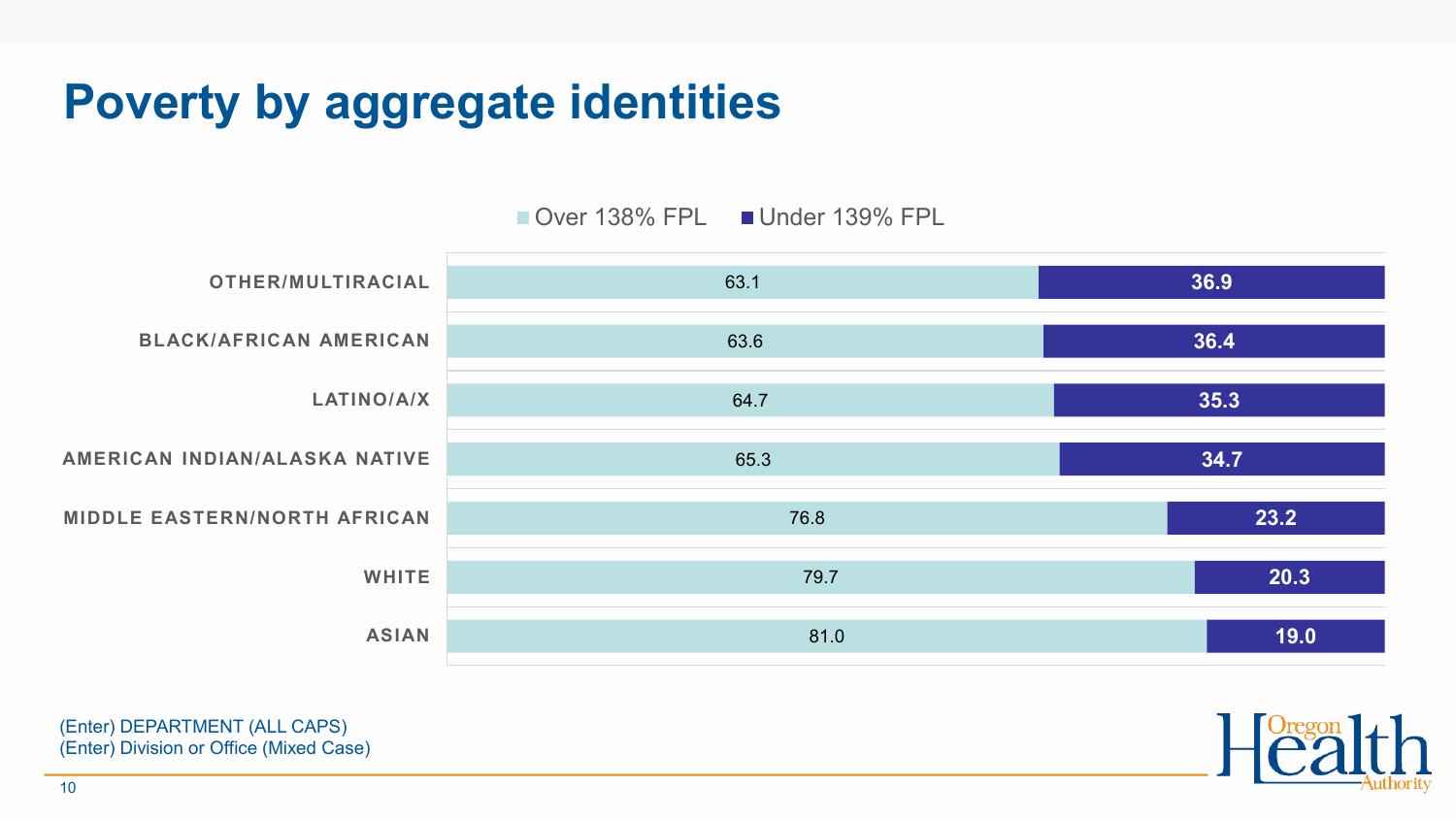#### **Poverty: Deeper dive among Asian identities**

Over 138% FPL Under 139% FPL

| <b>COMMUNITIES OF MYANMAR</b> | 46.6 | 53.4           |
|-------------------------------|------|----------------|
| <b>SOUTH ASIAN</b>            | 66.1 | 33.9           |
| <b>OTHER ASIAN</b>            | 76.9 | 23.1           |
| <b>VIETNAMESE</b>             | 77.4 | 22.6           |
| <b>CHINESE</b>                | 77.4 | 22.6           |
| <b>LAOTIAN</b>                | 78.2 | 21.8           |
| <b>ALL ASIAN</b>              | 81.0 | 19.0           |
| <b>KOREAN</b>                 | 83   | 17             |
| <b>JAPANESE</b>               | 84   | 16             |
| <b>FILIPINO</b>               | 84.2 | 15.8           |
| <b>CAMBODIAN</b>              | 85.7 | 14.3           |
| <b>HMONG</b>                  | 87.7 | $\boxed{12.3}$ |
| <b>ASIAN INDIAN</b>           | 88.9 | 11.1           |
|                               |      |                |

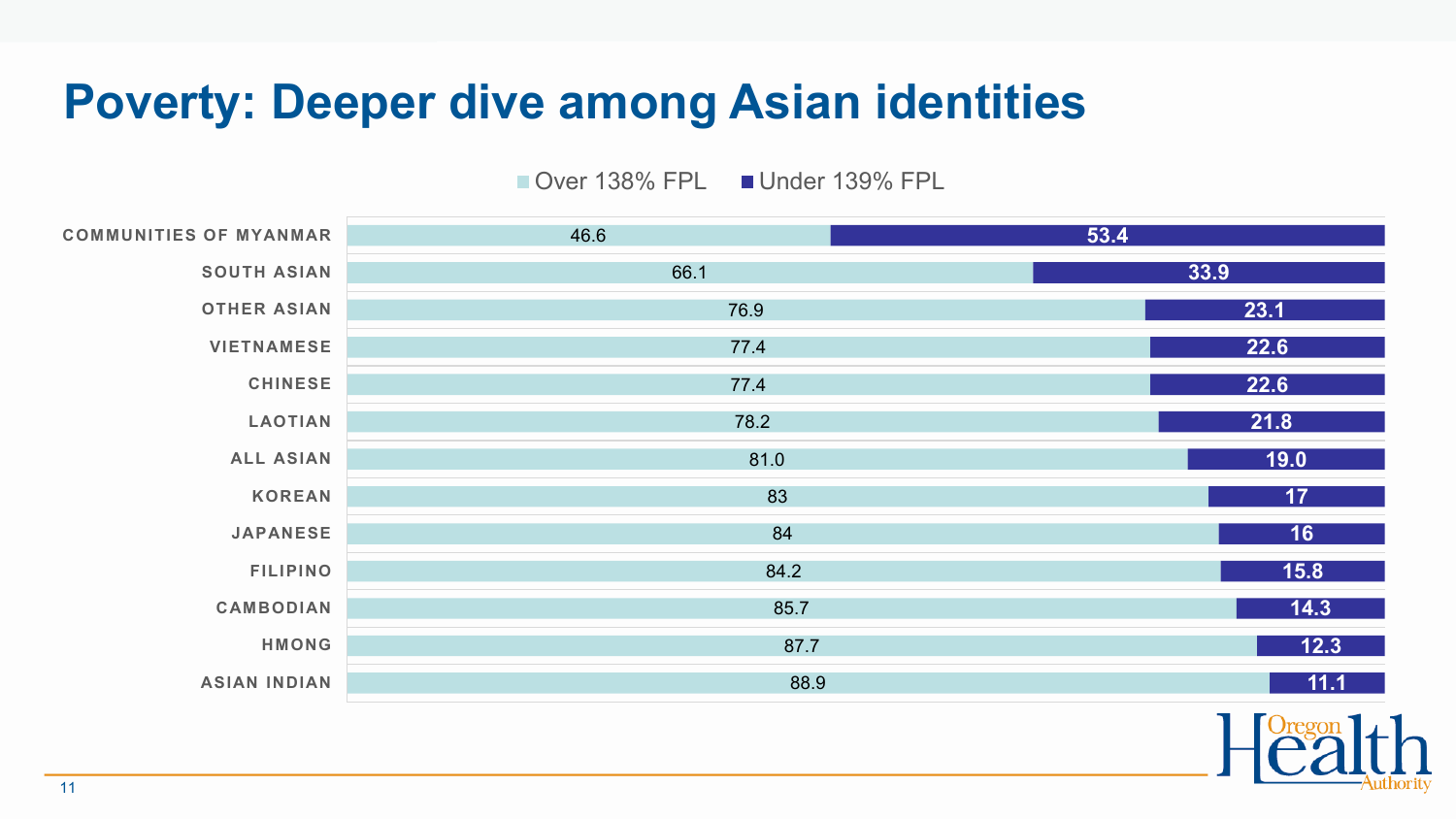#### **Question: Poverty and language**

- What do you want to know?
	- What are the % of poverty (139% FPL) by home language and English proficiency status?
- Do you have what you need to answer the question?
	- Language variables: Language: PrefLang; ENG; POVPIP (ACS)
	- REALD template items: Q4a (primary language), Q6 (English proficiency)
- Is the data good enough to answer the question?

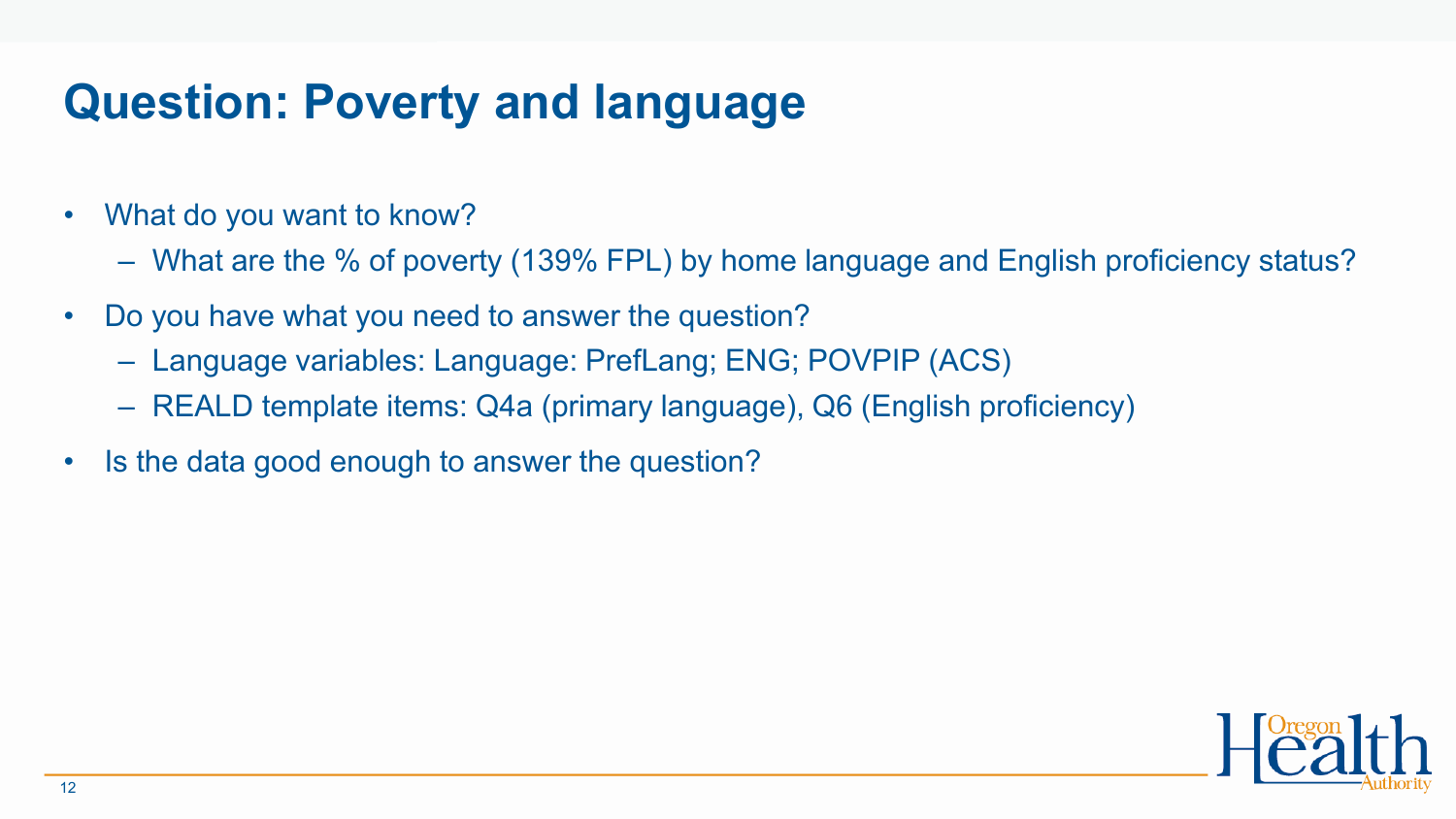### **Poverty by home language and English proficiency**

**139% FPL + Under 139% FPL** 



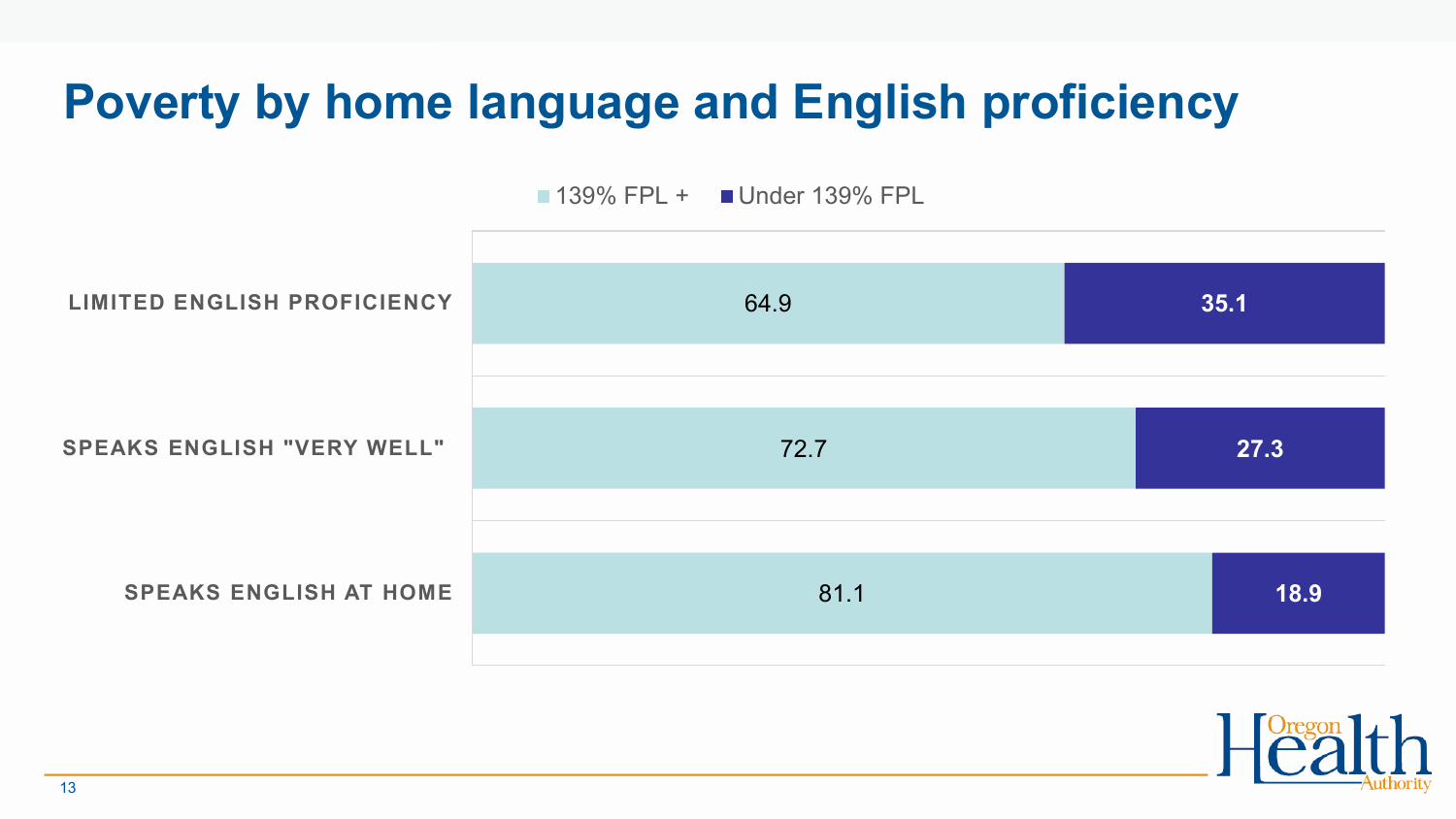#### **Question: English proficiency and race**

- What do you want to know?
	- What is the profile of Oregonians by English proficiency and primary race (aggregated and disaggregated)?
- Do you have what you need to answer the question?
	- Variables: PriREcd; ENG (ACS)
	- REALD template items: Q3, Q6
- Is the data good enough to answer the question?

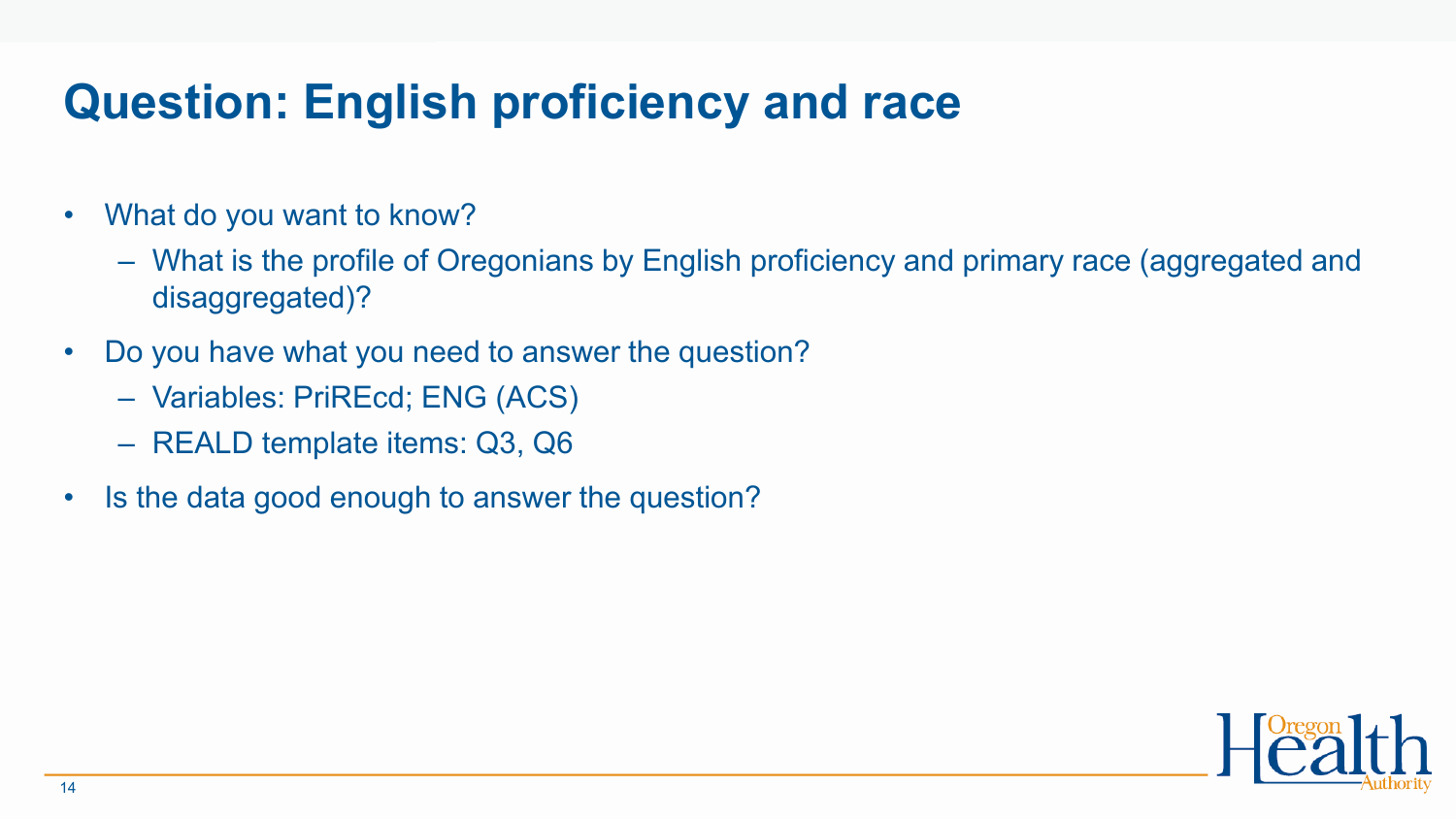# **English proficiency by primary race (aggregated)**

■ Limited English Proficiency (LEP) ■ Not LEP ■ English at home



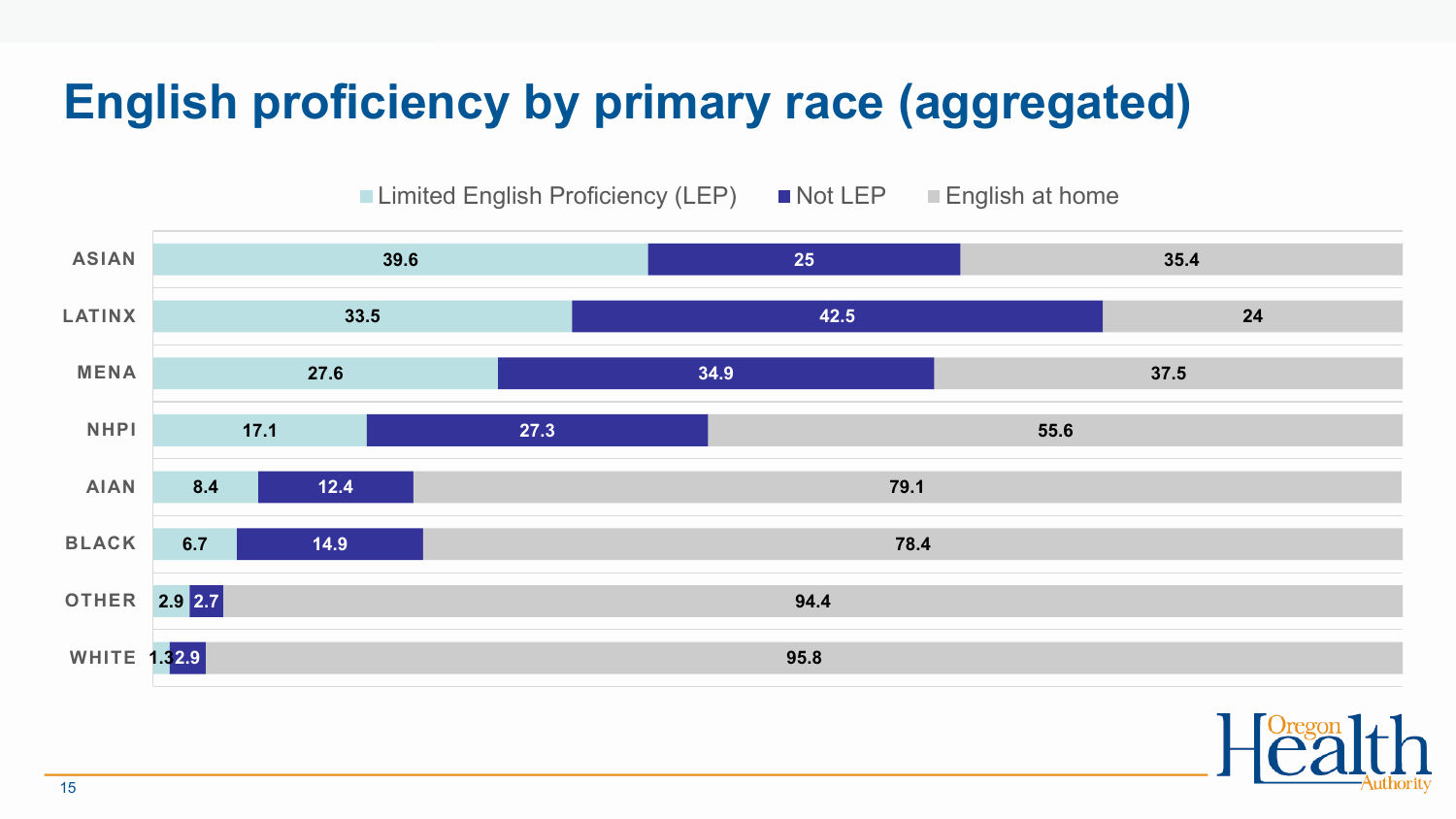# **English proficiency by primary race (disaggregated)**

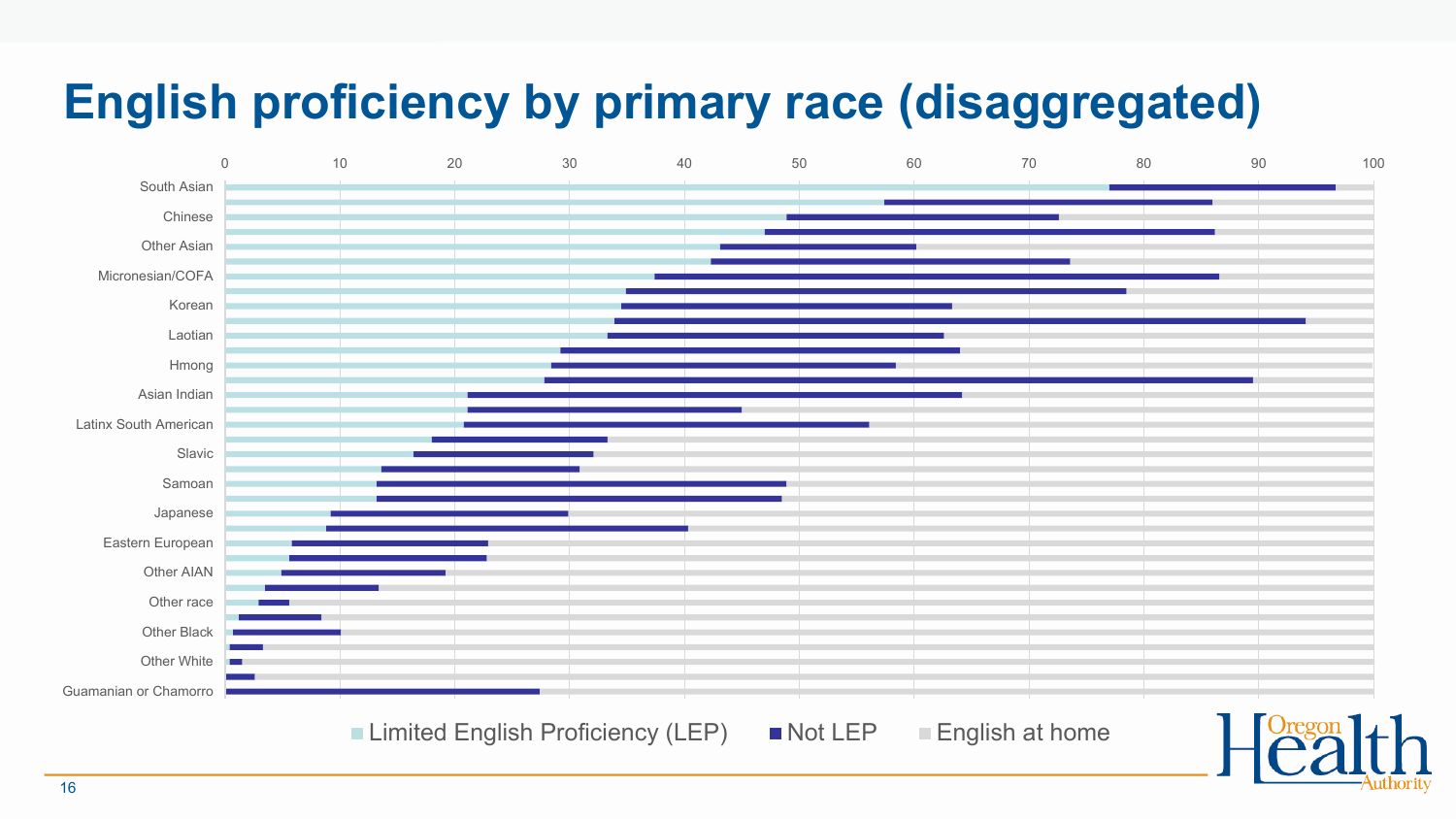#### **Question: Language access needs**

- What do you want to know?
	- Excluding Spanish speakers, what are the top 20 language groups with access needs?
	- Which groups have highest language access needs?
- Do you have what you need to answer the question?
	- Variables: SpokLang, WritLang; ENG, Interp (ONE/OHP)
	- REALD template items: Created composite variables
		- Preferred language from combination of 4b, 4c
		- LEPdiMod category using PrefLang, LEPdi, InterpN
- Is the data good enough to answer the question?

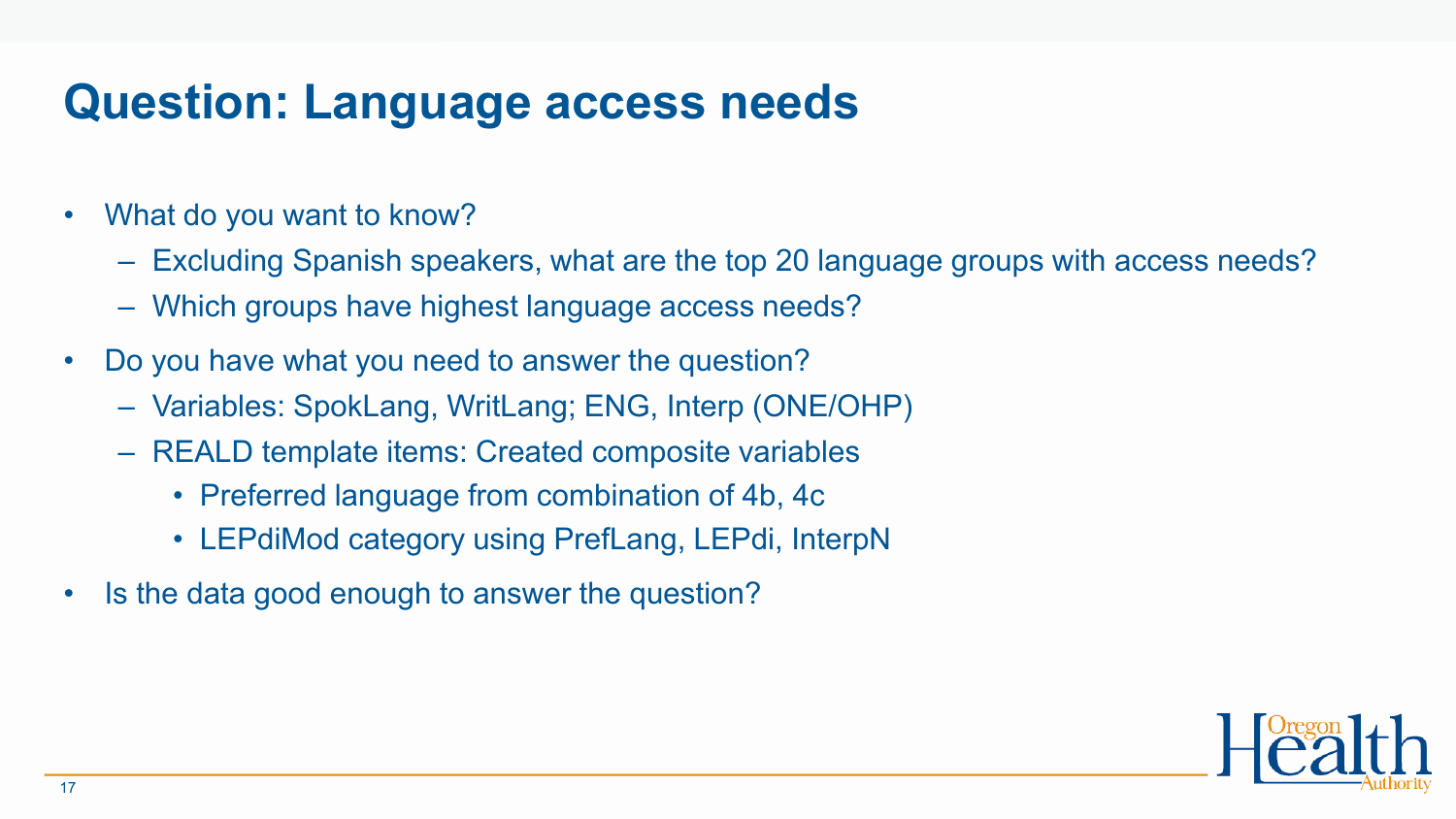#### **Top 20 language groups: OHP members with language access needs**

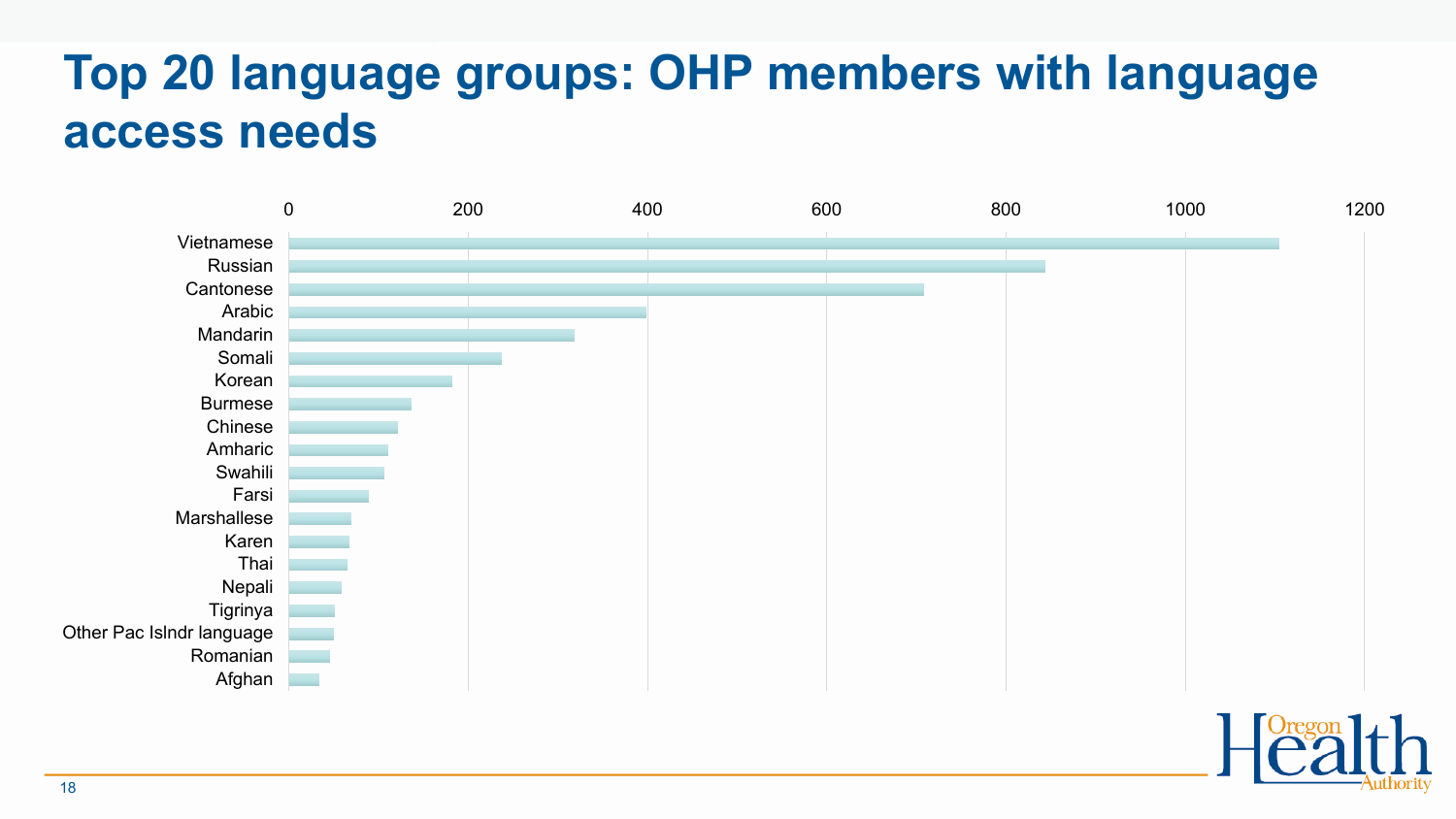#### **Preferred language by access needs**

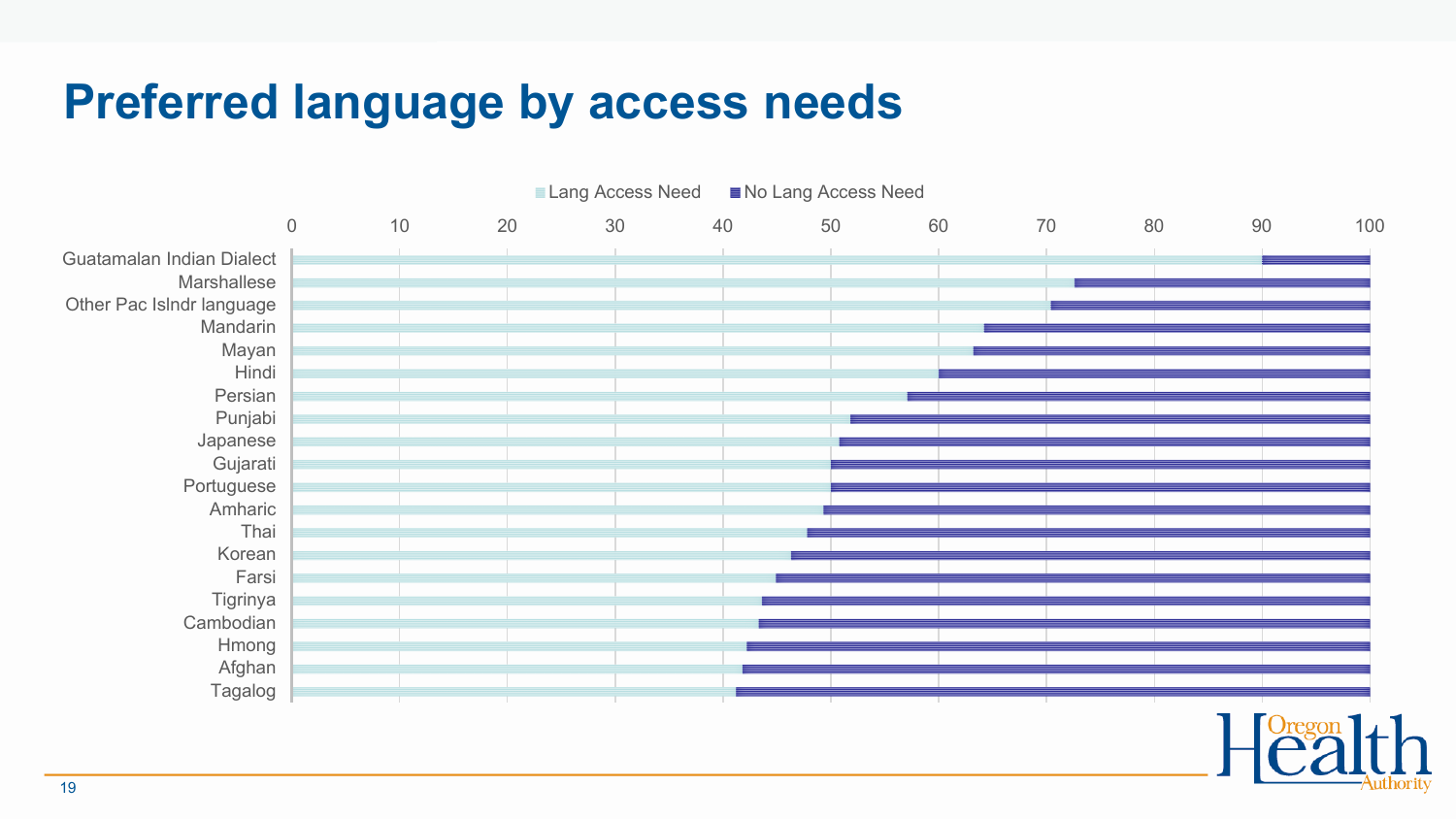#### **Question: Public assistance and disability**

- What do you want to know?
	- How does the profile of people receiving public assistance (e.g., SSI, OHP, food stamps) vary by how the disability variables are handled in analyses?
- Do you have what you need to answer the question?
	- Variables: Calculated field DA7comp (Composite var); DISdi (dichotomous var) (base vars: DEAR, DEYE, DREM, DPHY, DDRS, DOUT) (ACS)
	- REALD template items: Q7-Q11; Q14 (the other disability variables are not in ACS datasets)
- Is the data good enough to answer the question?

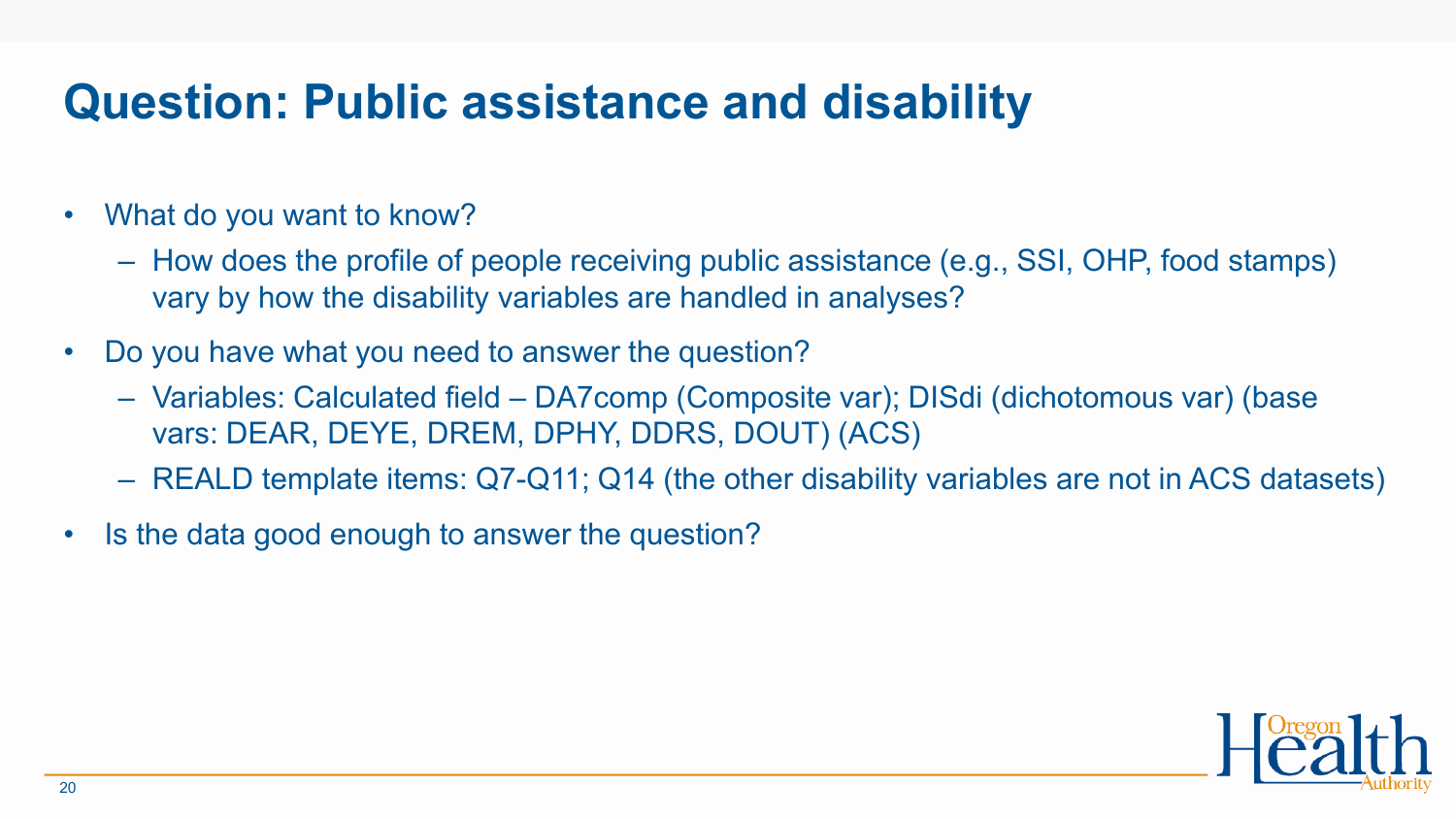#### **Public assistance by disability**

 $\blacksquare$  No Public Assistance  $\blacksquare$  Receives Public Assistance



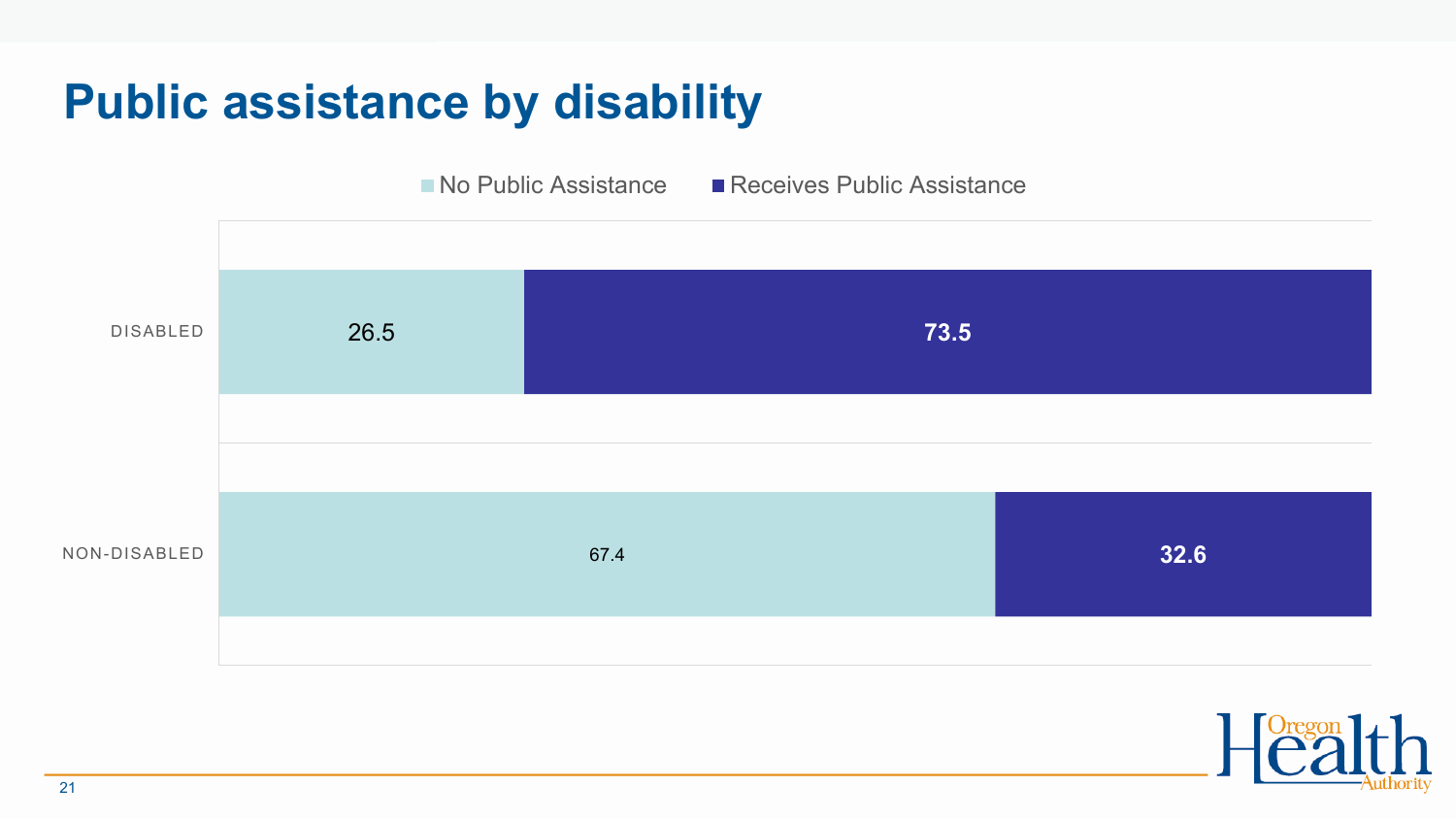#### **Public assistance by functional limitations**



(Enter) DEPARTMENT (ALL CAPS) (Enter) Division or Office (Mixed Case)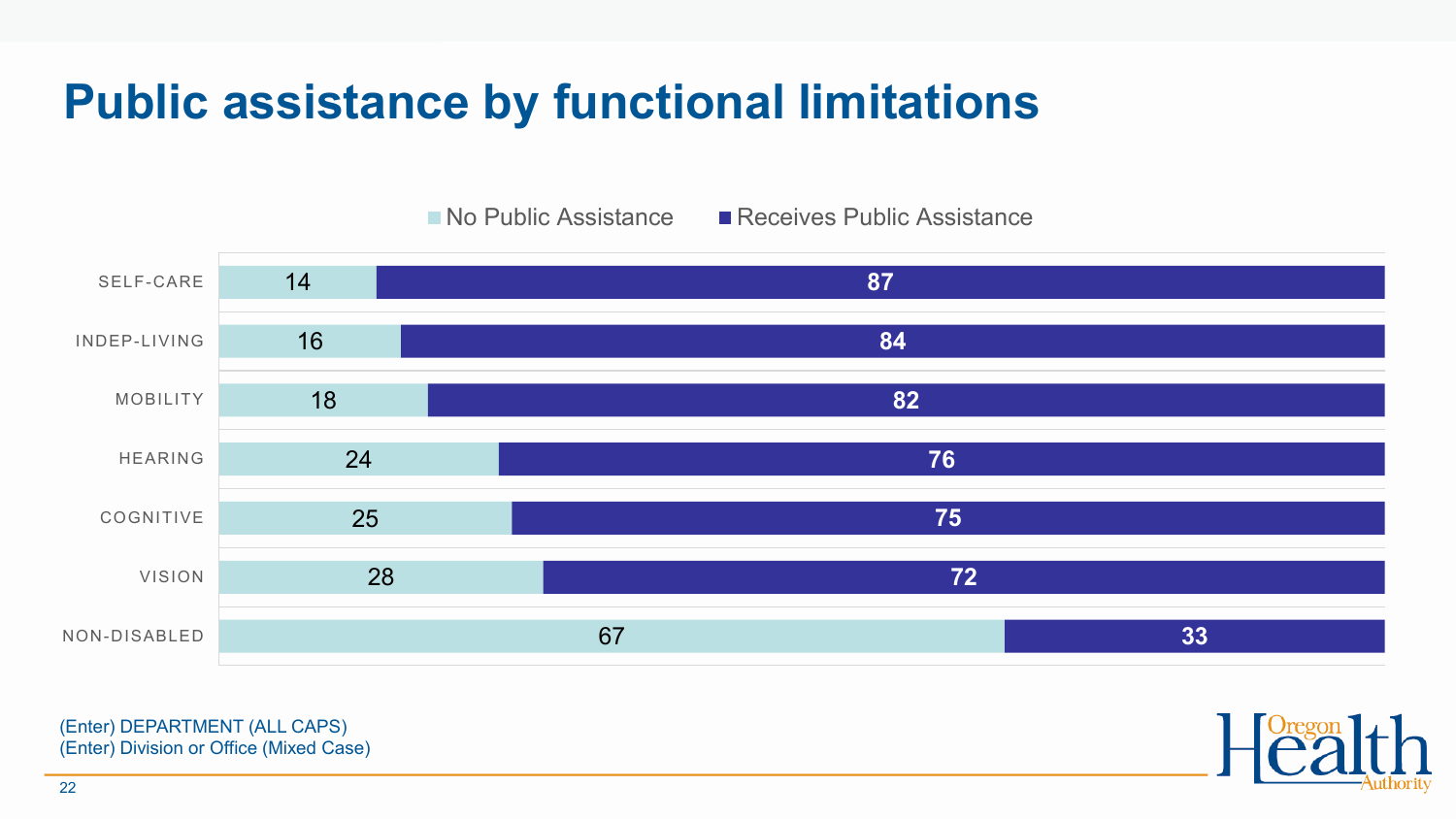#### **Public assistance by disability profile variable**



(Enter) DEPARTMENT (ALL CAPS) (Enter) Division or Office (Mixed Case)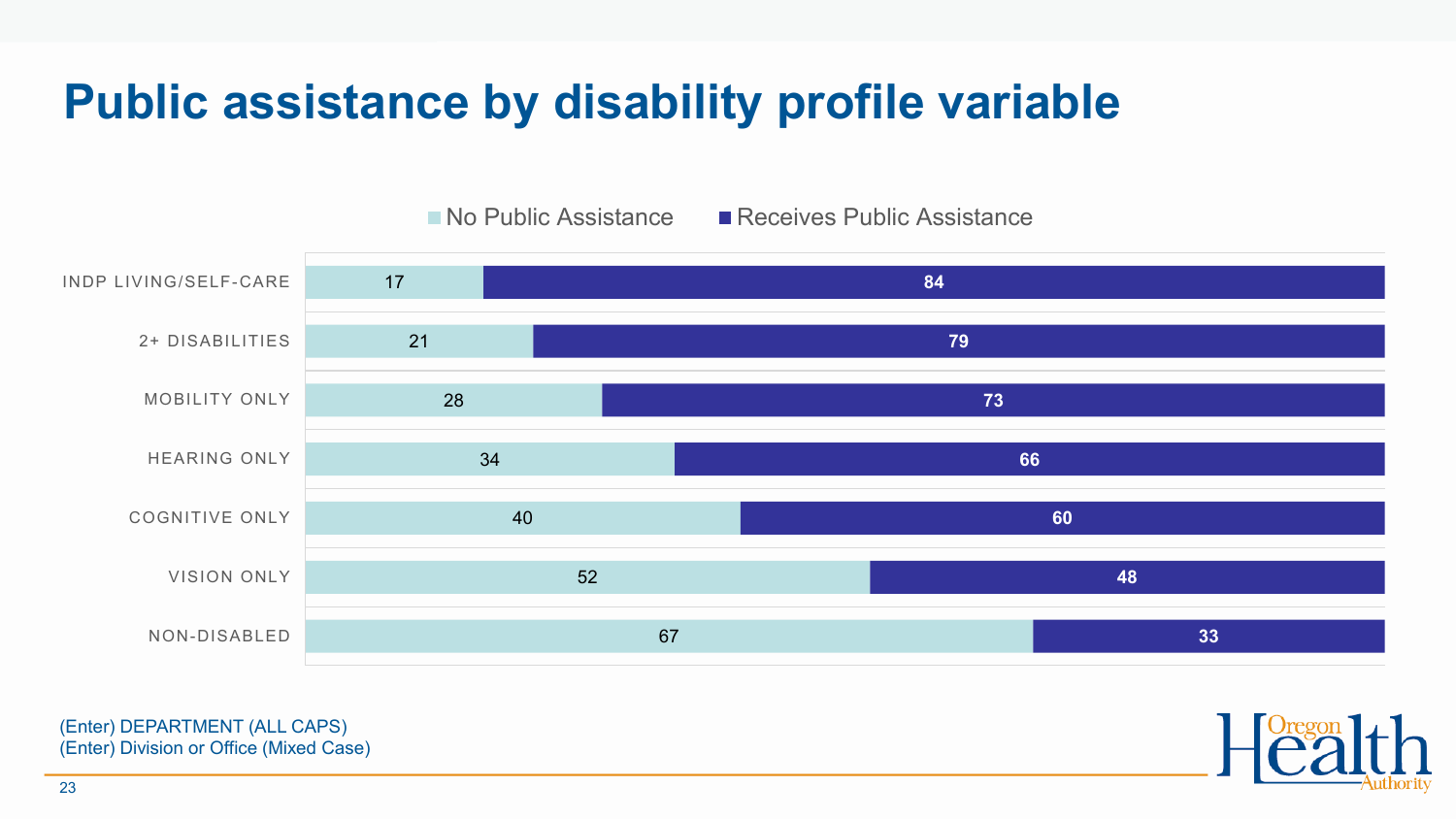### **Question: Race/ethnicity and disability**

- What do you want to know?
	- Among which racial/ethnic groups is disability most common?
	- How does that vary by number of disabilities?
- Do you have what you need to answer the question?
	- Variables: Calculated field DA7comp (Composite var); DISdi (dichotomous var) (base vars: DEAR, DEYE, DREM, DPHY, DDRS, DOUT) (ACS)
	- REALD template items: Q7-Q11; Q14 (the other disability variables are not in ACS datasets)
- Is the data good enough to answer the question?

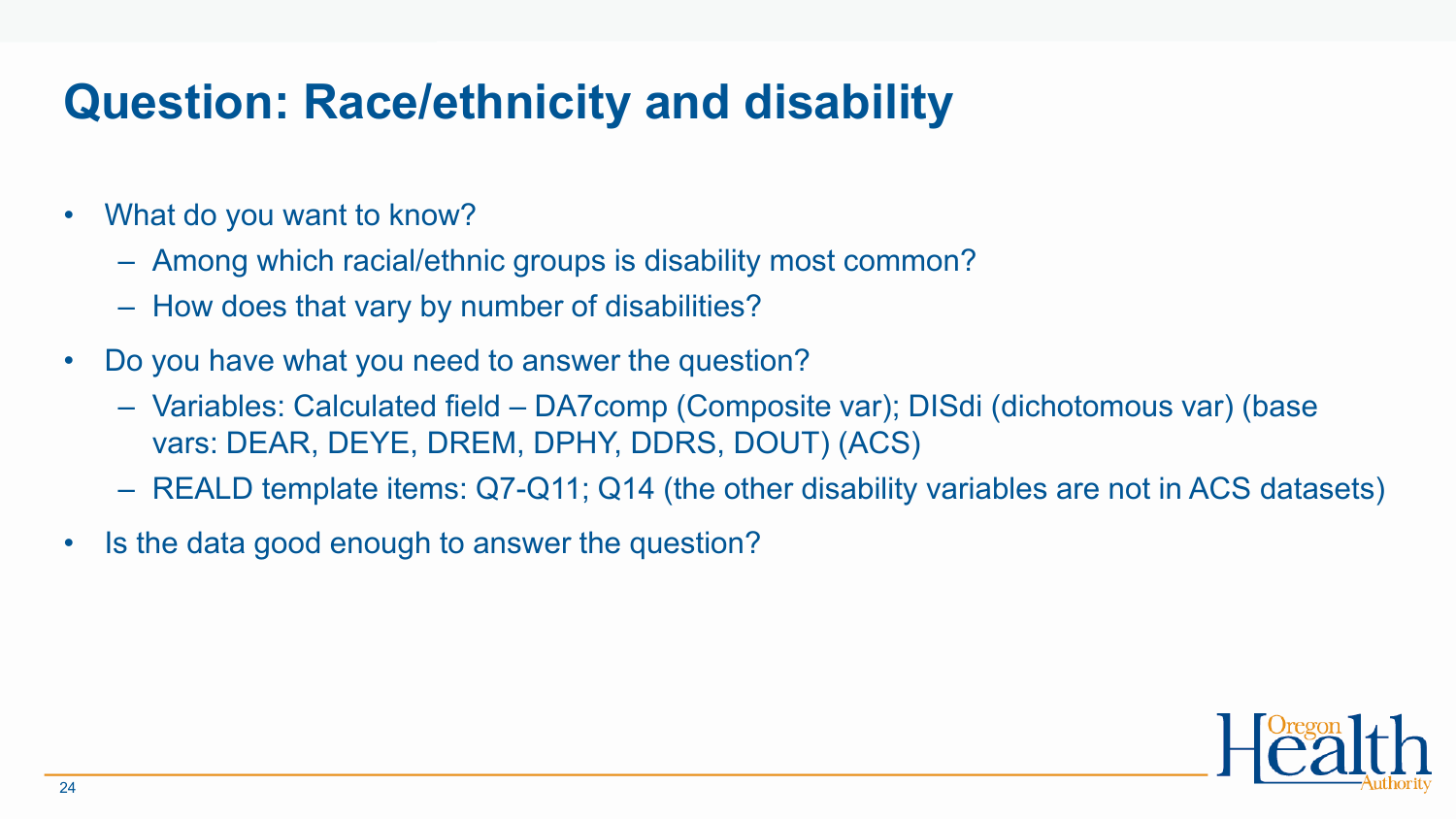#### **Intersections: Granular race and disability**



 $\blacksquare$  2+ disabilities  $\blacksquare$  1 disability  $\blacksquare$  Non-disabled